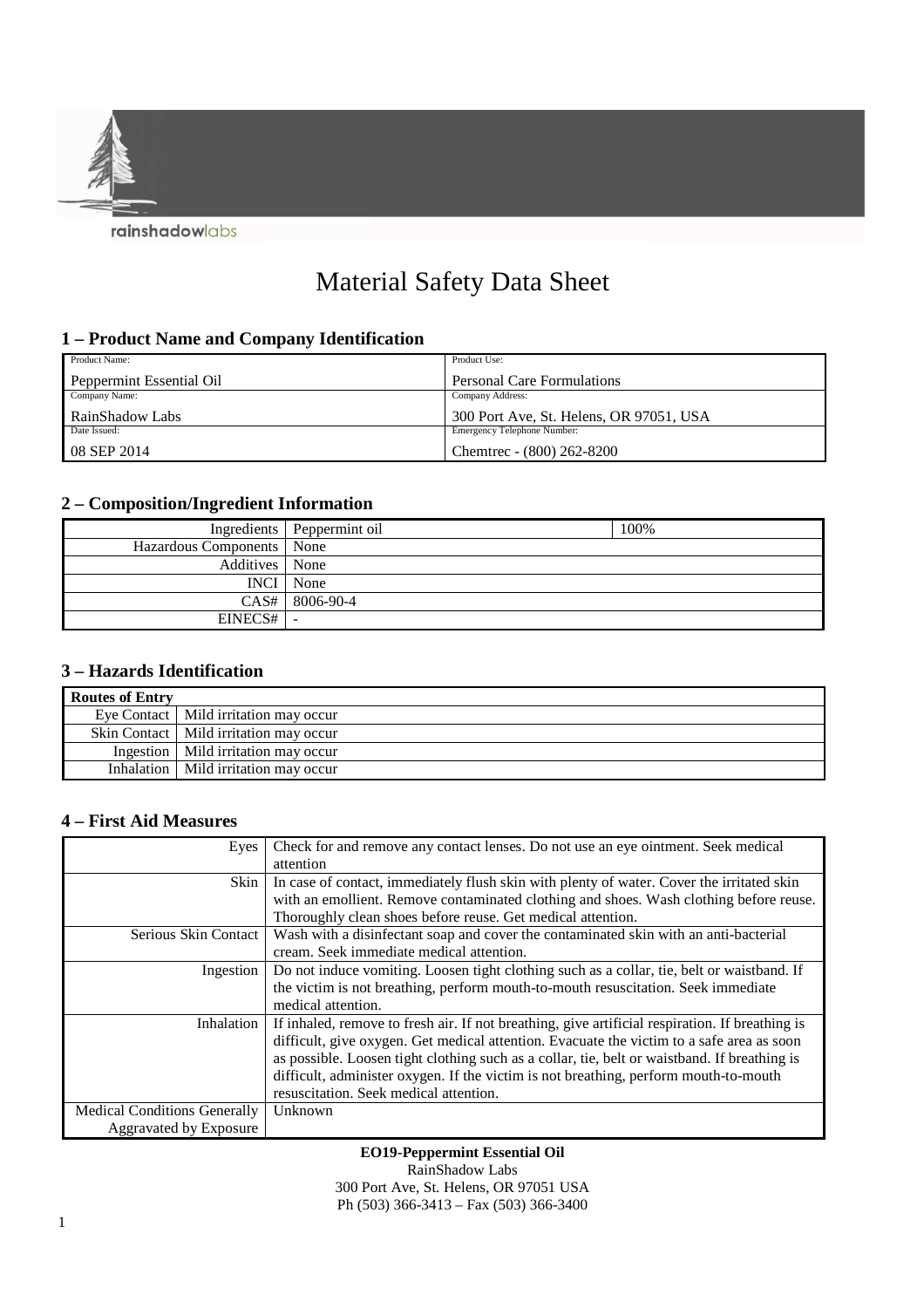#### **5 – Fire Fighting Measures**

| Flash Point (Method Used)       | $67^{\circ}$ C (Closed Cup)                                                             |
|---------------------------------|-----------------------------------------------------------------------------------------|
| <b>Flammable Limits</b>         |                                                                                         |
| <b>LEL</b>                      | Not Established                                                                         |
| <b>UEL</b>                      | Not Established                                                                         |
| <b>Extinguishing Media</b>      | Dry Chemical, Carbon Dioxide, Fog, Foam                                                 |
| Special Firefighting Procedures | Cool containers exposed to flame with water jet spray. Limit the spread of oil. Use air |
|                                 | supplied equipment for fighting interior fires.                                         |
| Unusual Fire & Explosion        | None.                                                                                   |
| Hazards                         |                                                                                         |

## **6 – Accidental Release Measures (Steps for Spills)**

|  | Methods,<br>leaning.<br>. for C | t, absorbent substrate and sweep up. Wash area with soap and water.<br>Absorb onto an inert. |
|--|---------------------------------|----------------------------------------------------------------------------------------------|
|--|---------------------------------|----------------------------------------------------------------------------------------------|

#### **7 – Handling and Storage**

| <b>Handling</b>                                         |                                                                                                                                                                                                                                                                                                                                                                          |
|---------------------------------------------------------|--------------------------------------------------------------------------------------------------------------------------------------------------------------------------------------------------------------------------------------------------------------------------------------------------------------------------------------------------------------------------|
| Safe Handling                                           | Keep away from heat. Keep away from sources of ignition. Ground all equipment<br>containing material. Do not ingest. Do not breathe gas/fumes/vapor/spray. Avoid<br>contact with eyes. Wear suitable protective clothing. If ingested, seek medical advice<br>immediately and show the container or the label. Keep away from incompatibles such as<br>oxidizing agents. |
| <b>Storage</b>                                          |                                                                                                                                                                                                                                                                                                                                                                          |
| <b>Requirements for Storage Areas</b><br>and Containers | Keep container in a cool, well-ventilated area. Keep container tightly closed and sealed<br>until ready for use. Avoid all possible sources of ignition (spark or flame). Sensitive to<br>light. Store in light-resistant containers.                                                                                                                                    |

## **8 – Exposure Control/Personal Protection**

| Eye                   | Safety glasses should be worn.                                                    |
|-----------------------|-----------------------------------------------------------------------------------|
| Skin/Body             | Gloves and Lab Coat should be worn.                                               |
| Respiratory           | Not needed under normal conditions of use. Use adequate ventilation or NIOSH-     |
|                       | approved respiratory devices if heating product.                                  |
| Ventilation           | A mechanical exhaust/ventilation or fume collection system is recommended         |
| Other                 | Evaluate need based on application. Slip proof shoes may be worn where spills may |
|                       | occur.                                                                            |
| Work/Hygiene Practice | Normal work and hygiene practices for handling non-hazardous liquid material.     |

## **9 – Physical and Chemical Properties**

| <b>Physical State</b>            | Liquid                         |
|----------------------------------|--------------------------------|
| Color                            | Colorless to light yellow      |
| Odor                             | Characteristic                 |
| Vapor Pressure (mm Hg)           | N/A                            |
| Vapor Density ( $AIR = 1$ )      | N/A                            |
| <b>Boiling Point</b>             | N/A                            |
| <b>Auto Ignition Temperature</b> | N/A                            |
| Specific Gravity ( $H_20 = 1$ )  | 0.908                          |
| Solubility in Water              | Slightly soluble in cold water |

#### **EO19-Peppermint Essential Oil**

RainShadow Labs 300 Port Ave, St. Helens, OR 97051 USA Ph (503) 366-3413 – Fax (503) 366-3400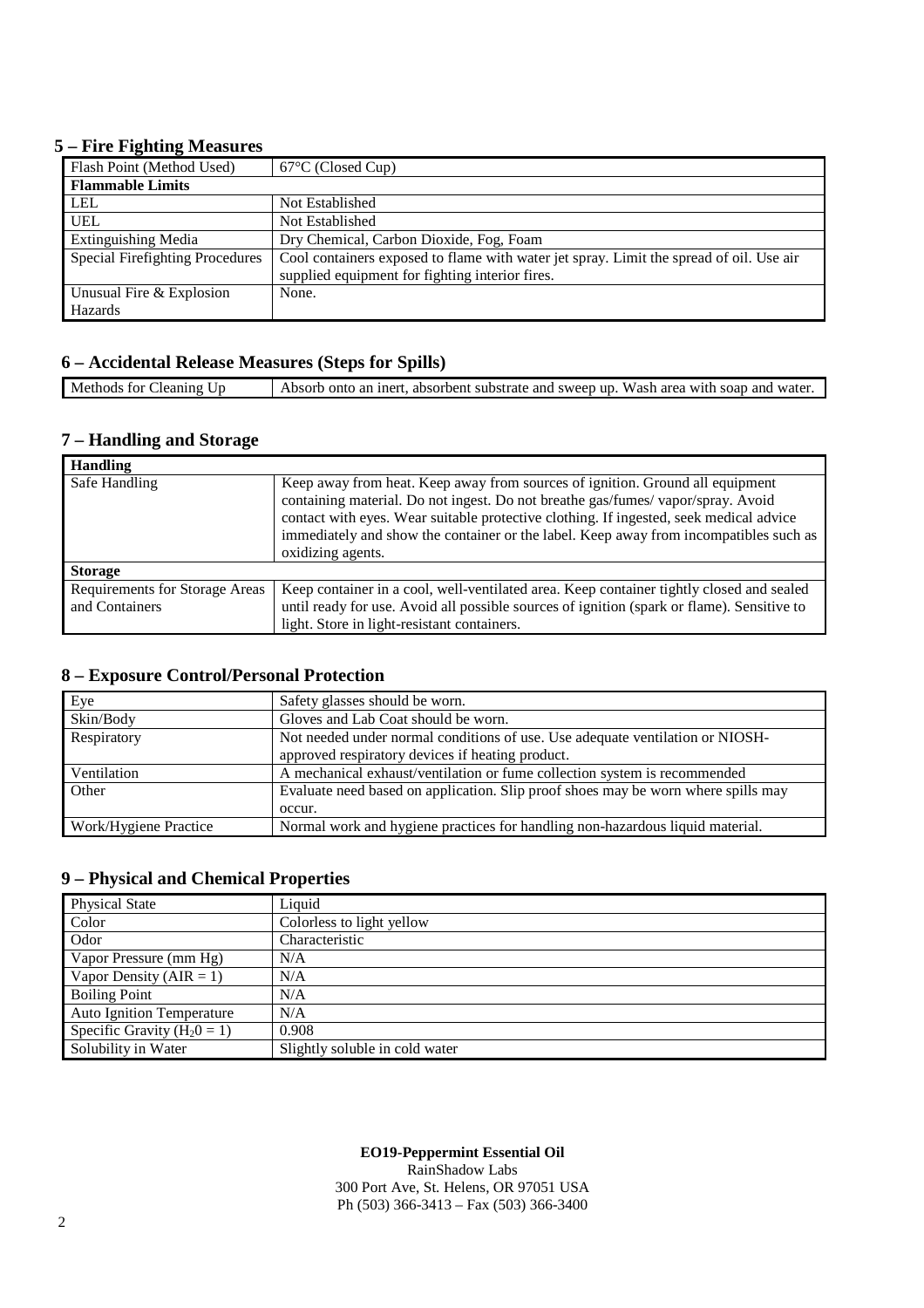# **10 – Stability and Reactivity**

| Stability                     | Stable                                                              |
|-------------------------------|---------------------------------------------------------------------|
| Incompatibility (Materials to | Reactive with oxidizing agents.                                     |
| Avoid)                        |                                                                     |
| Conditions to Avoid           | Heat, ignition sources, incompatible materials. Sensitive to light. |
| Hazardous Decomposition or    | N/A                                                                 |
| <b>Byproducts</b>             |                                                                     |
| Hazardous Polymerization      | Will not occur                                                      |

# **11 – Toxicological Information**

| Human Exposure Tests                | Not Established                                                                            |
|-------------------------------------|--------------------------------------------------------------------------------------------|
| Threshold Limit Value               | Not Established                                                                            |
| <b>Medical Conditions Generally</b> | Very hazardous in case of ingestion, of inhalation. Hazardous in case of skin contact      |
| <b>Aggravated by Exposure</b>       | (irritant). Slightly hazardous in case of skin contact (permeator). The substance is toxic |
|                                     | to lungs, mucous membranes.                                                                |
| Irritancy                           | Skin: Expected to be an irritant                                                           |
|                                     | Eyes: Expected to be an irritant                                                           |
| Carcinogenicity:                    | Not Established                                                                            |
| <b>Other Notes</b>                  | May affect genetic material (mutagenic).                                                   |
|                                     | Acute Potential Health Effects: Skin: May cause skin irritation.                           |
|                                     | Eyes: Causes eye irritation. May cause loss of corneal epithelium, corneal infiltration,   |
|                                     | and release of pigment into the anterior chamber with deposits on the back of the cornea.  |
|                                     | Inhalation: May cause respiratory tract irritation.                                        |
|                                     | Ingestion: May cause gastrointestinal tract irritation. May affect behavior/central        |
|                                     | nervous system (mild stimulation followed by depression, twitching, spastic                |
|                                     | convulsions, ataxia), and respiration (slowed respiration).                                |
|                                     | Other symptoms may include atrial fibrillation, muscle pain, cooling sensation, burning    |
|                                     | sensation. Chronic Potential Health                                                        |
|                                     | Effects: Skin: Prolonged or repeated skin contact will cause allergic dermatitis.          |
|                                     | Ingestion: Prolonged or repeated ingestion may affect the urinary system and brain.        |

## **12 – Ecological Information**

| Biodegradation            | Possibly hazardous short term degradation products are not likely. However, long term |
|---------------------------|---------------------------------------------------------------------------------------|
|                           | degradation products may arise.                                                       |
| <b>Fish Toxicity</b>      | Not Established                                                                       |
| <b>Bacterial Toxicity</b> | Not Established                                                                       |

# **13 – Disposal Considerations**

| Waste<br>Methods<br>Disposal | lines<br>according<br>Dispose<br>and<br>sewer<br>tedera.<br>Tocal<br>state<br>$r0$ $r1$<br>tΩ<br>nu<br>- OT<br>noi<br>JΩ<br>INTO<br>''''4''' |
|------------------------------|----------------------------------------------------------------------------------------------------------------------------------------------|
|                              |                                                                                                                                              |

## **14 – Transportation Information**

| DOT Classification | Not a DOT controlled material (United States) |
|--------------------|-----------------------------------------------|
|                    | Not classified as a dangerous substance       |
|                    | Not classified under IMDG or ADR regulations  |
| Class/Division     | Not Restricted                                |

**EO19-Peppermint Essential Oil** 

RainShadow Labs 300 Port Ave, St. Helens, OR 97051 USA Ph (503) 366-3413 – Fax (503) 366-3400